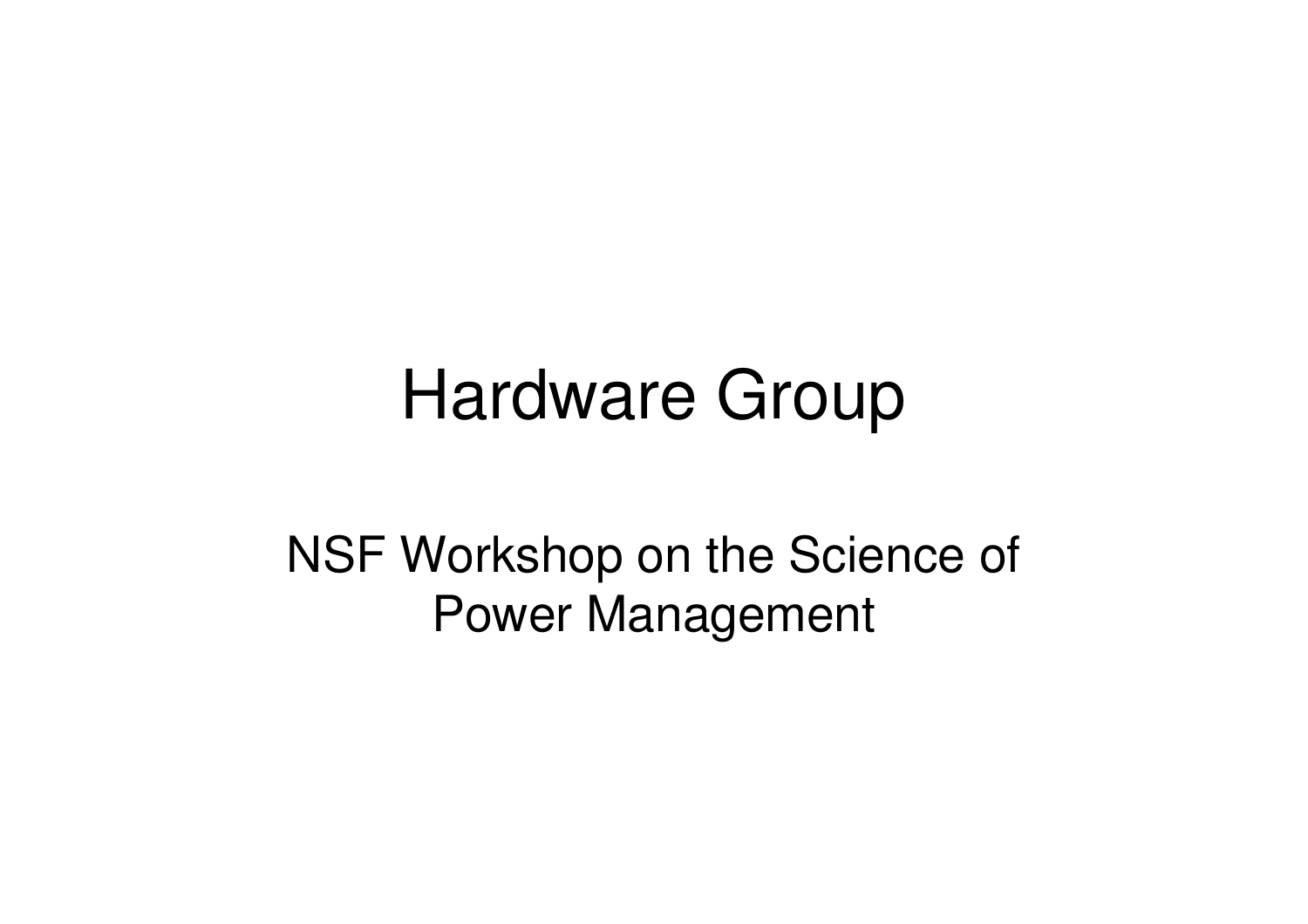#### Hardware(Synopsis: Fund Us)

- •Tradeoffs: Power vs performance vs reliability (Also: thermals & variability)
- $\bullet$  Need models to reason about designs at many levels:
	- –Levels: Circuits, chips, systems, data centers, power distribution, …
	- –Issues: Performance, power, reliability, variability, …
	- Composition of models: hierarchy, interfaces, co-simulation of models at different levels of detail, information flow across domains, …
	- Unsolved bits: unification of "point solutions", multi-scale models/simulators–
	- Needs constant attention: Verification, validation, scalability
- $\bullet$  Need models to teach programmers to reason about energy efficiency
	- Something akin to O(\*) notation for energy
- $\bullet$  Hierarchical/multi-level control systems for power/thermal management
	- –Separate control systems/agents managing at diff. levels (circuit, chip, system, …)
	- What function should be at each level? What should be in HW vs FW vs VM vs …
	- –How do these control systems interact? Autonomic/self-coordinating?
	- What levels should individually be "power proportional"?
	- –Need test bench, workloads, repeatability for analysis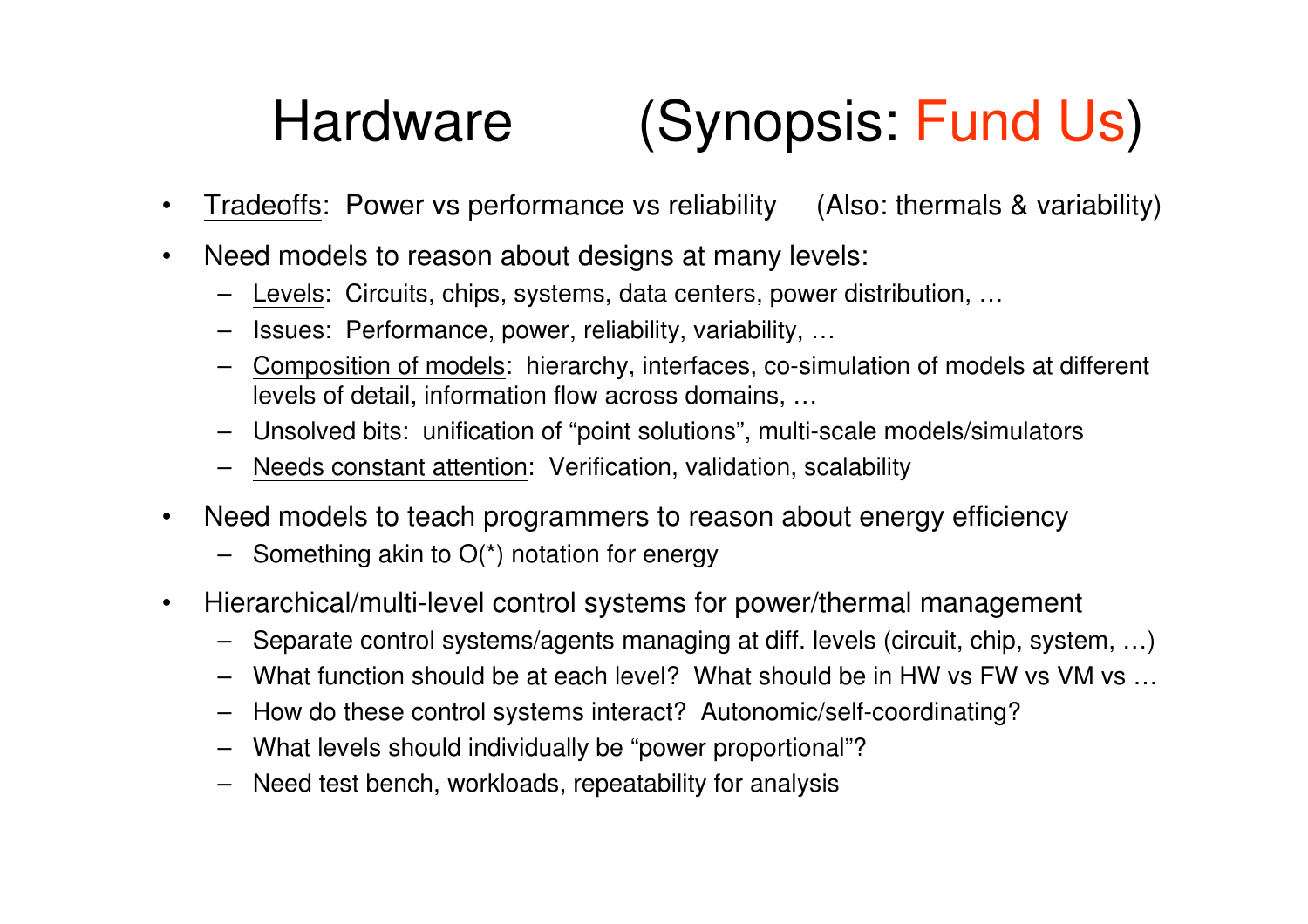#### Hardware

- $\bullet$  What is the role of heterogeneity?
	- How much heterogeneity (if any)? What range of power-perf-… tradeoffs?Same ISA? Von Neumann vs stream vs vector vs special-purpose accelerators?
	- Single-threaded performance vs throughput performance
	- What is heterogeneous? Wires? Circuits? Functional units? Processors?
	- How do you match form of heterogeneity to set of applications you want to run?
	- How do heterogeneous components interact?
- $\bullet$  Emerging technologies: (How do we integrate/exploit it?)
	- Memory: Embedded DRAM, Flash, PCM, sleep-modes in DDR3/4, …
	- –Interconnects: optical, copper, on-chip/off-chip
	- Exploit technologies to broaden range of power/performance tradeoffs:
		- Dynamic (active) range, sleep options, …
	- 3D integration
	- – Multiple voltage and power domains (and interfaces between them)
		- Power distribution network
		- Multiple on-chip VRMs (for dynamic scaling within domains)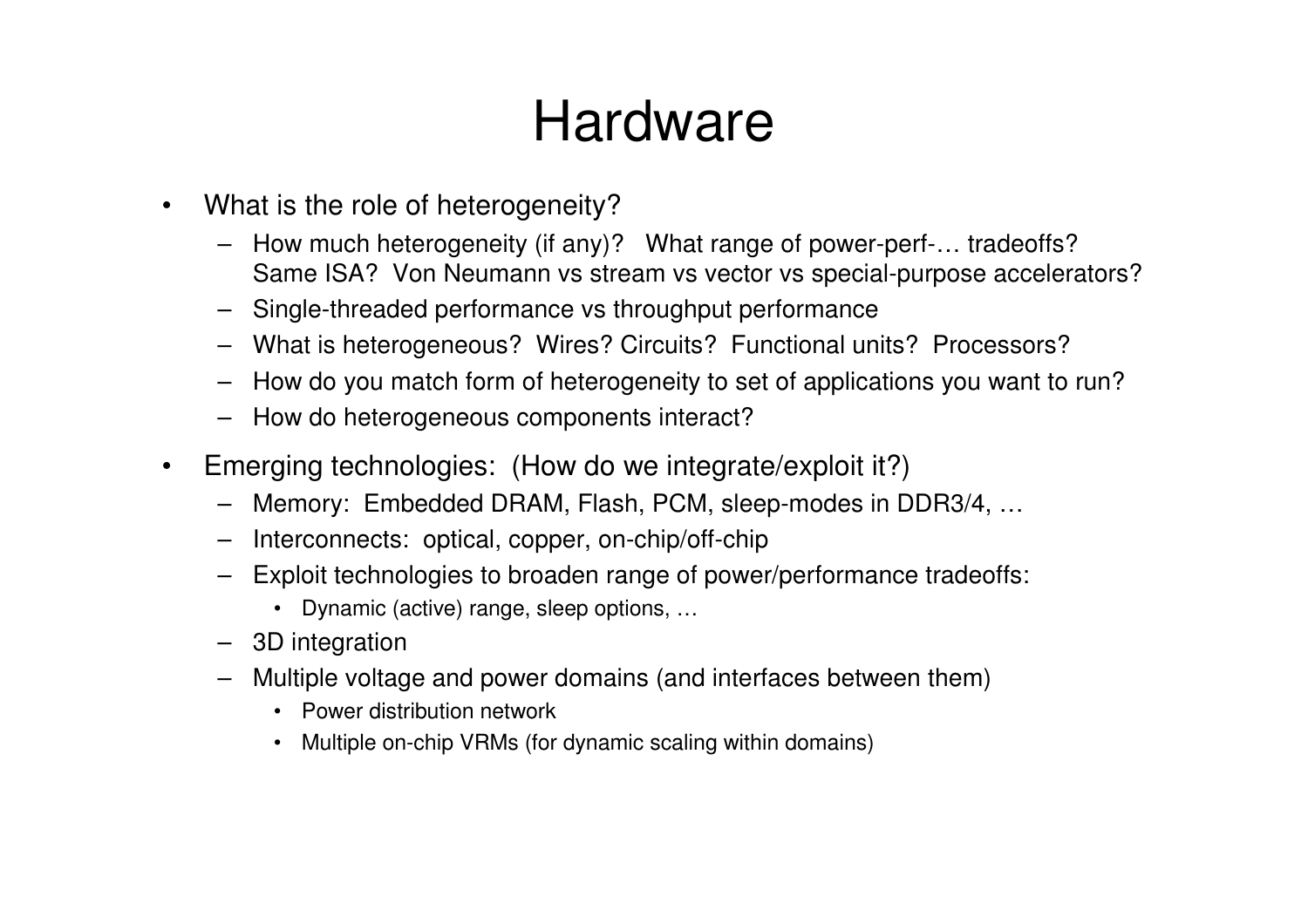## Source Slides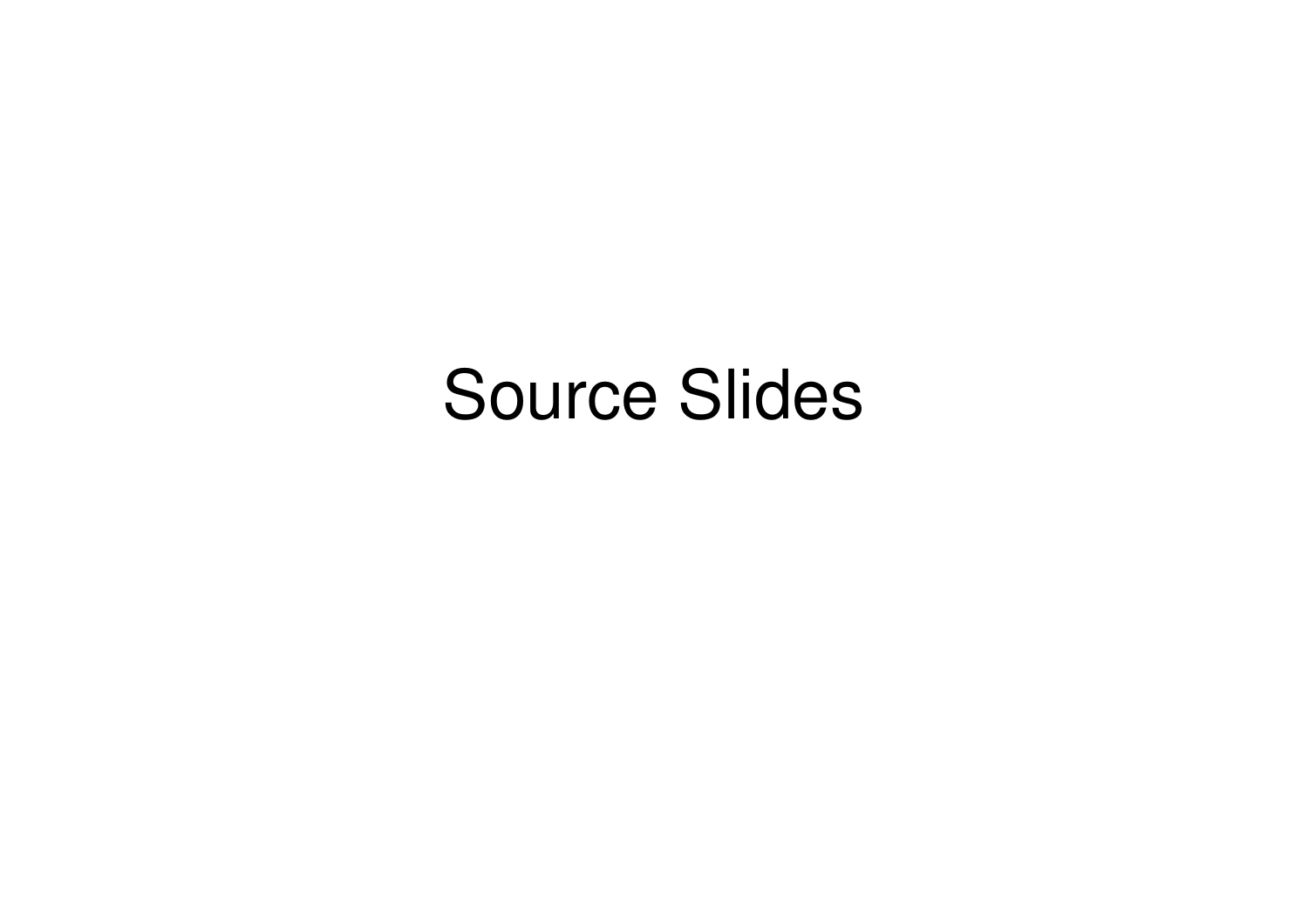- $\bullet$  Power-reliability-performance tradeoffs (thermals?)
	- Reliability issues: Aging, soft errors,
	- How much extra energy do you need to get the next higher level of reliability?
	- Science issues:
		- What should we optimize? (Power, power-performance, power-perf^2, …)?
		- Once we have defined our constraints and goals, solve the optimization problem...
- Need hierarchical "controls" (interfaces) that control tradeoffs between  $\bullet$ power, performance, and reliability (and maybe more)
	- Chip, board, rack, system
	- What should run in hardware vs firmware vs hypervisor vs OS vs application vsindependent (autonomous) software systems
	- At what levels should systems be energy-proportional?
	- Science issues:
		- How do we manage these autonomous systems? Control theory ("self-coordinating control systems with limited signaling")
		- Define a hierarchical model of how these systems are managed and reason about what controls are needed
		- What are the tradeoffs of doing the management at a given level? (Power/perf/reliab.)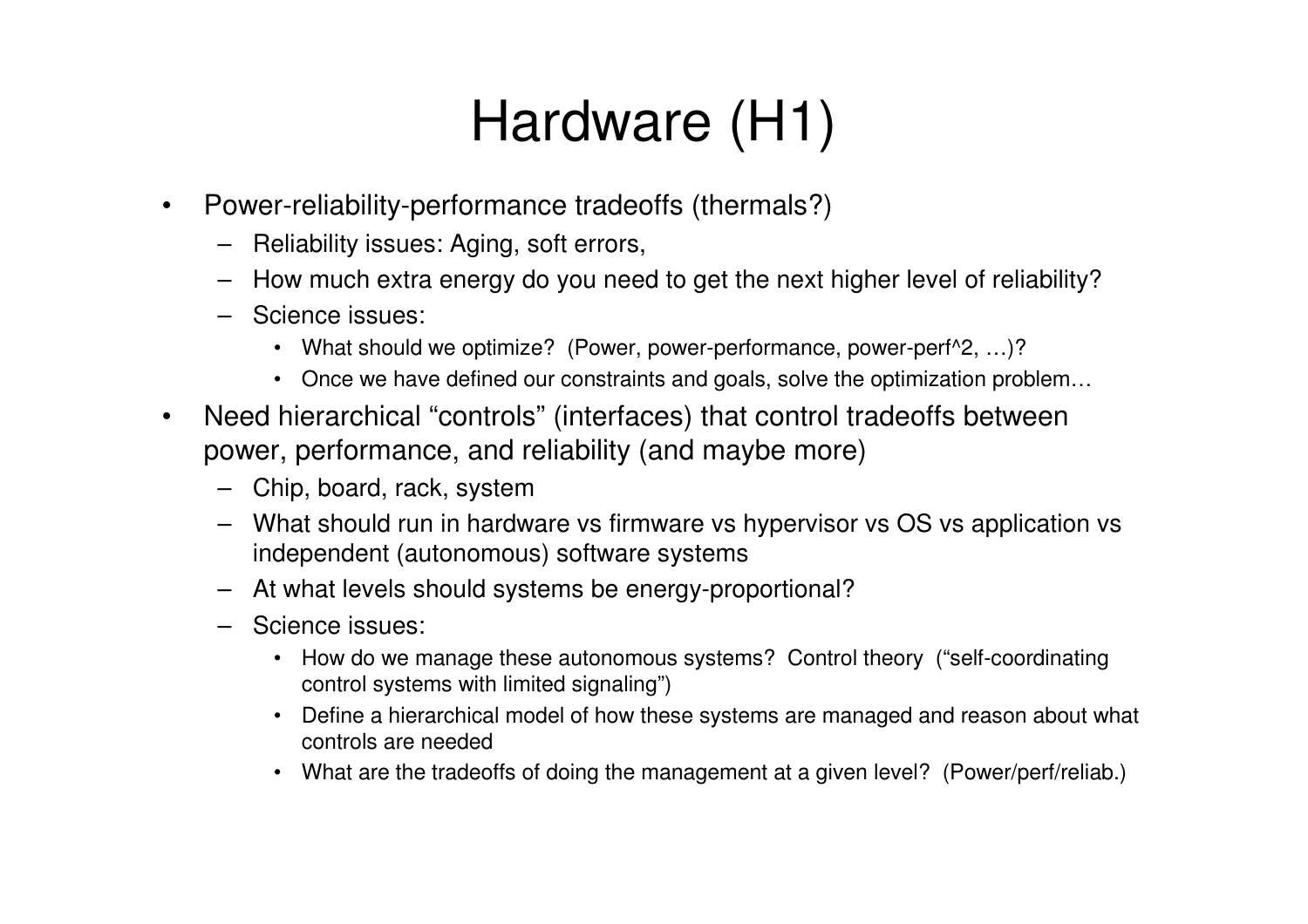- $\bullet$ Need to develop principles for programmers (akin to  $O(*)$  for performance) that guides people to write less energy-inefficient applications
	- Is there a simple equation/model that we can use to reason?
- $\bullet$  What is the role of heterogeneity?
	- How do we exploit the heterogeneity? Same/different ISA? Power ranges?
	- How broad a range of heterogeneity (if any) makes sense?
		- Same or different ISA? If same ISA, maybe exploit the AI ideas where they write multiple algorithms and select the appropriate one at run-time
		- Von Neumann vs stream vs vector vs special-purpose accelerators?
	- Do the "other" issues (like verification, coherence, etc.) make this infeasible?
	- Single-threaded performance vs throughput performance
	- Heterogeneous… Wires? Circuits? Functional units? Processors?
- $\bullet$  What about memory? (Elephant in the room)
	- Different types of RAM (or circuits) with different power-perf-reliability tradeoffs
		- Differently clocked DRAM, Flash, phase change memory (PCM)
	- Gating / compression memory  $\rightarrow$  who manages it?
- $\bullet$  What kind of sleep modes (c states)? Who manages and how?
	- Why can't manufacturers agree to common standard ("standard" ACPI)?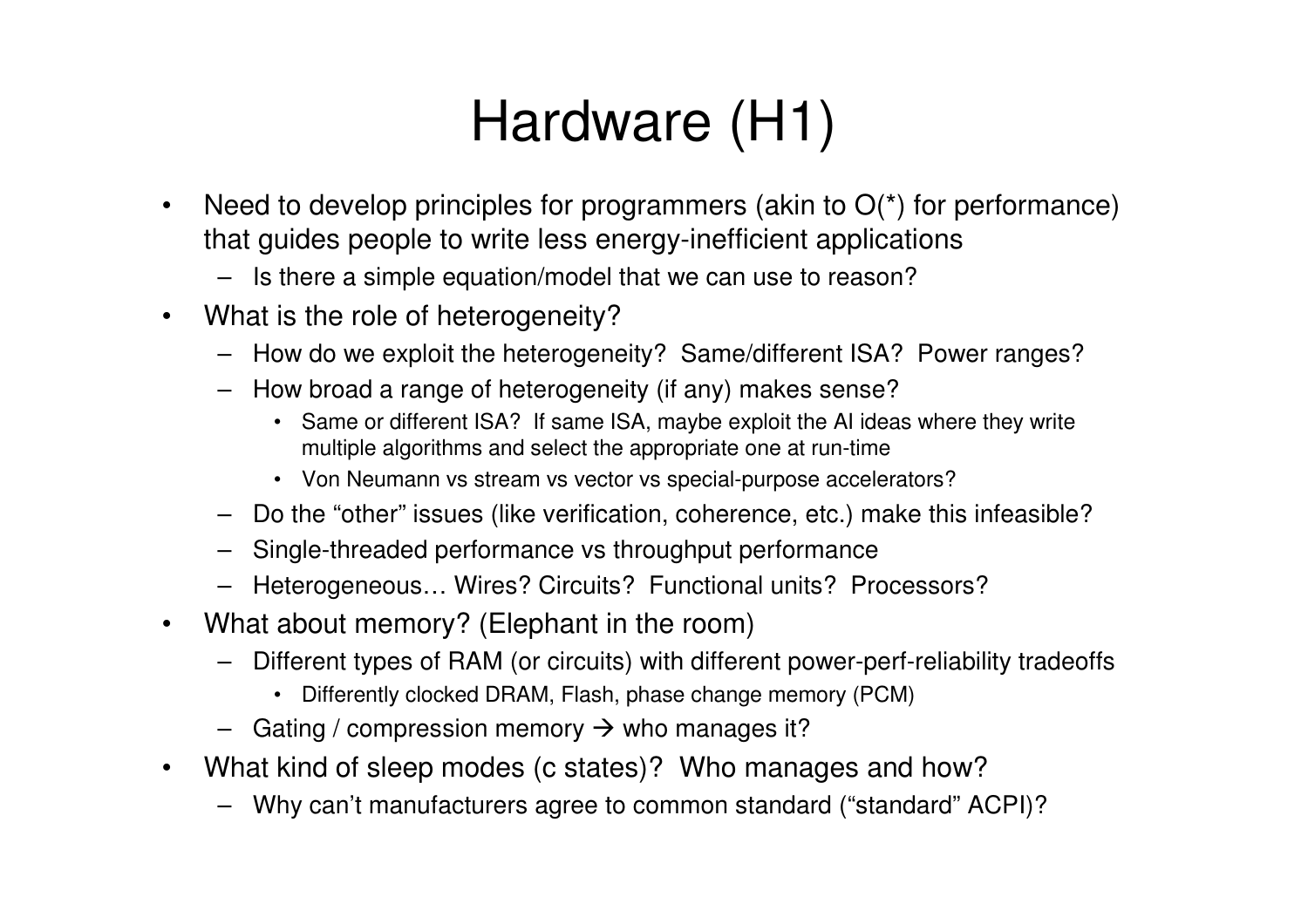- $\bullet$  Can we even power all of the processor/transistors at the same time?
	- "Nominal" does not even have a clear meaning any more
- $\bullet$  What can we do to support lower supply voltages?
	- Difficulties: SRAMs, reliability, …
- What will the form factor will be used to interface end-users?•
	- Desktops vs laptops vs netbooks vs PDAs vs cell phones
	- Can we dramatically reduce the power burned by these end systems?
- $\bullet$ Can "science" play a role in reducing our large safety/design margins?
- $\bullet$  Technologies:
	- 3D integration
	- On-/off-chip optical interconnects
	- Storage-class memories
	- Non-CMOS technologies
- $\bullet$  How do we undo the damage of the "every problem in CS can be solved with another layer of indirection" phenomenon?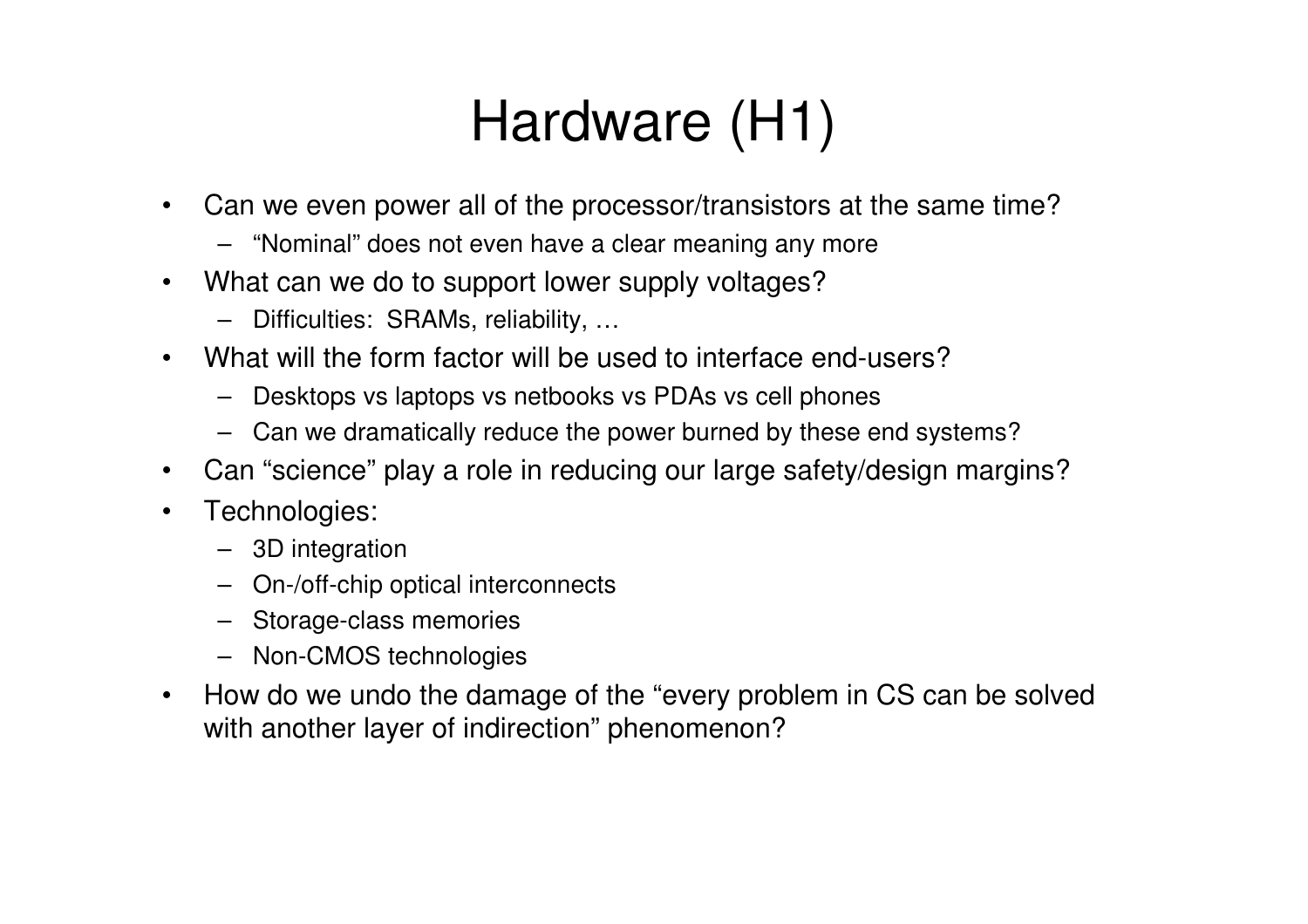- $\bullet$  What roles can/should "offload processors" play?
	- Wake-on-LAN (offload ARP, SSH keepalive, …)
	- Remote Disk/RAM access (RDMA, shmem, …)
- $\bullet$  Need support for building prototype chips/systems for studying low power issues
	- The amount of hardware design research in the US has dropped dramatically
- $\bullet$  Lack of sufficient benchmarks, models, large-scale/power simulators
	- What role should abstract models play vs simulators?
- $\bullet$  Science questions:
	- Can we answer questions regarding what degree of heterogeneity is worthwhile, what (rough) potential benefits would we achieve, etc.?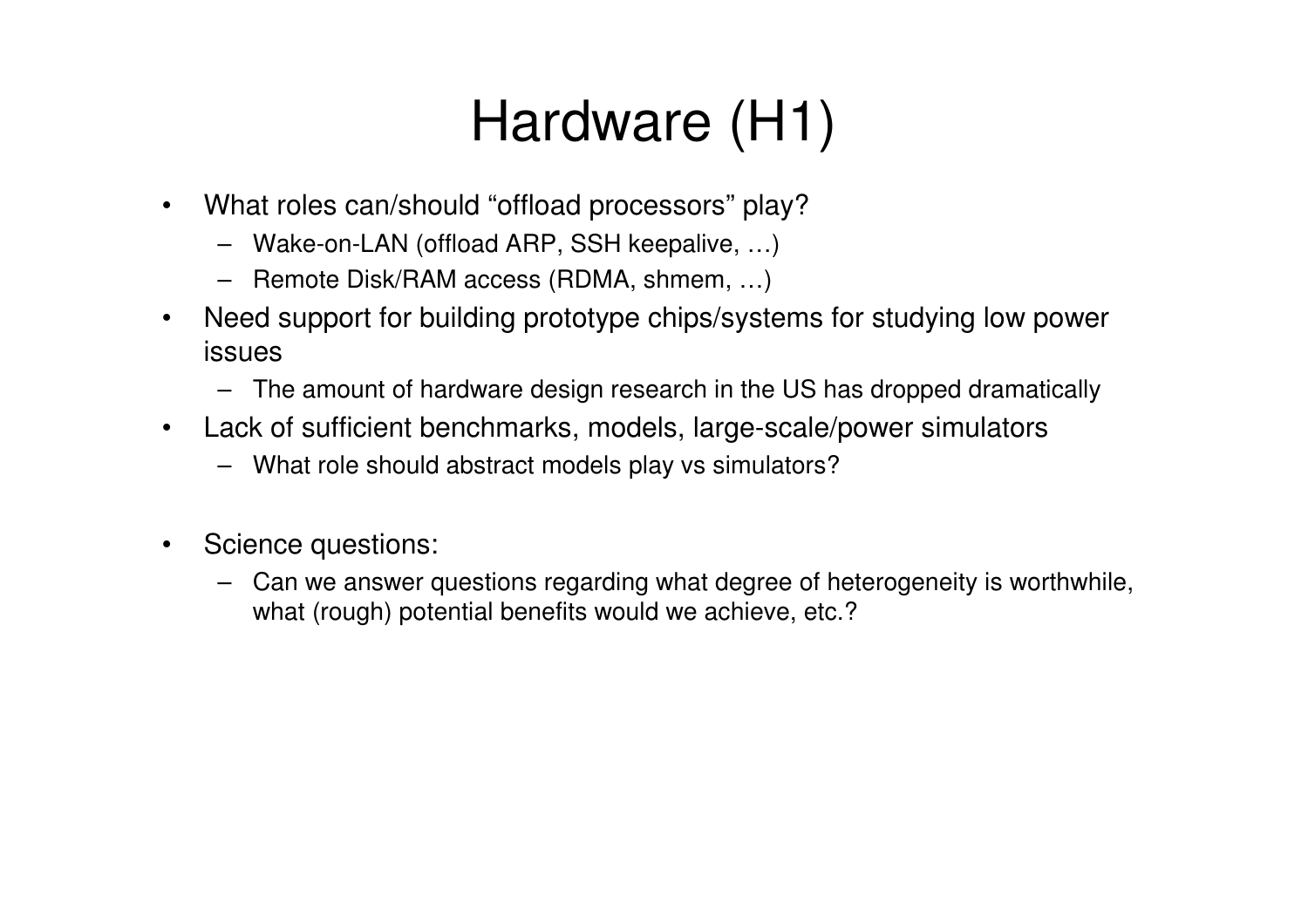- $\bullet$  Circuits that support:
	- Different energy-delay tradeoffs (heterogeneity at different levels)
	- Sleep states (with model of leakage/sleep power vs latency)
- $\bullet$  Multi-tiered (hierarchical) power and thermal management
	- High-level PTM accepts user/admin input, does coarse-grained optimization
	- Low-level PTM accepts constraints from above, manages details of
	- Multi-variate optimization: security, fault tolerance, power, …
	- Game theory (?), control theory
	- Benchmarks, model synthesis, extracting models on testbed to characterize them (in particular, need workloads that drive full hierarchy)
	- Component-level models and composite model that account for application and hardware characteristics
	- Virtualization (already being pushed hard at enterprise level)
- •**Heterogeneity** 
	- What kind of heterogeneity? How do you match form of heterogeneity to set of applications you want to run? How do heterogeneous components interact?